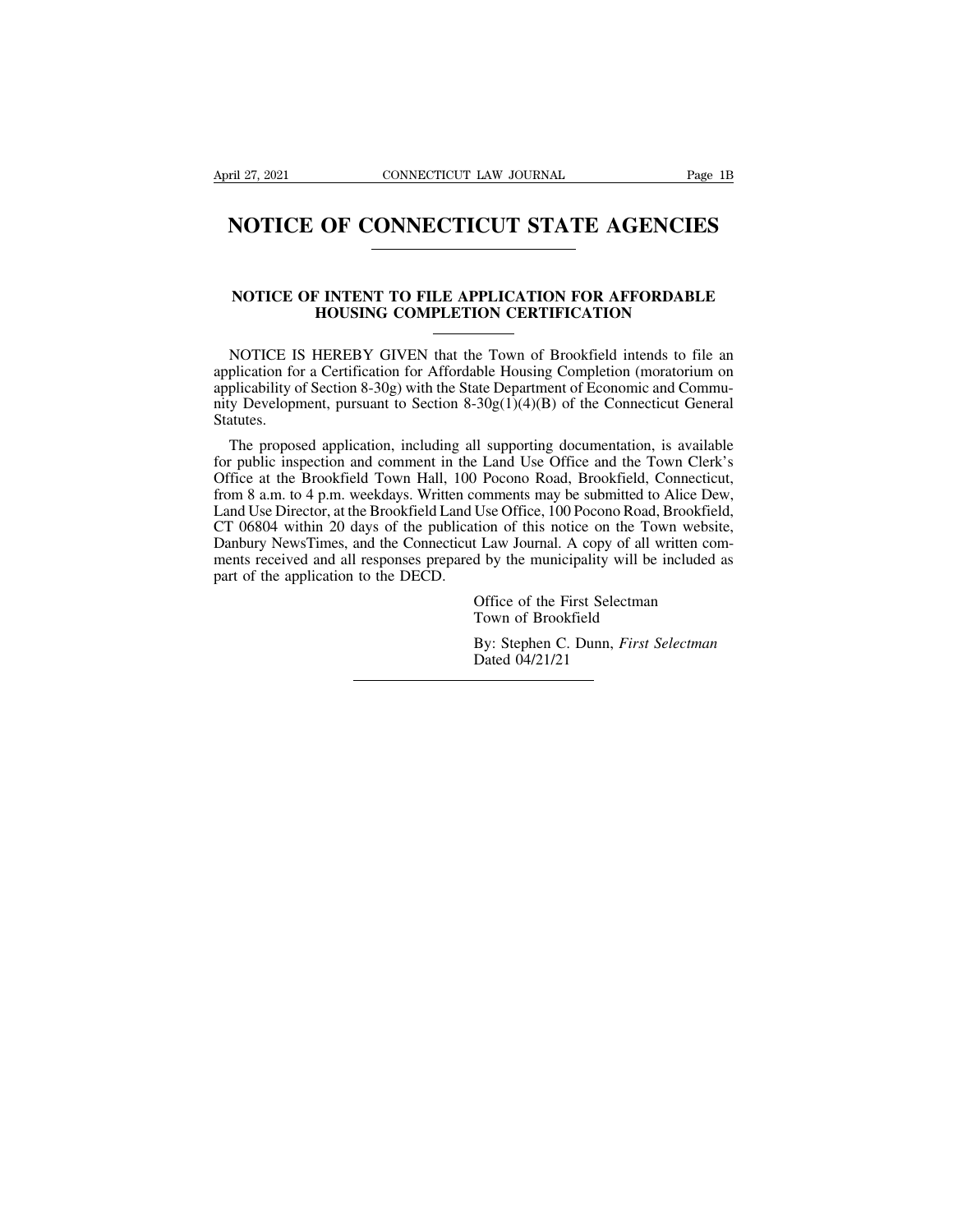# CONNECTICUT LAW JOURNAL April 2<br> **DEPARTMENT OF SOCIAL SERVICES** CONNECTICUT LAW JOURNAL<br> **Notice of Proposed Medicaid State Plan Amendment (SPA)**<br>
The CONTENUES<br>
The CONTENUES

# **SPA CT-21-T: Rescission of COVID-19 Medicaid Disaster Relief Flexibilities**<br>**SPA CT-21-T: Rescission of COVID-19 Medicaid Disaster Relief Flexibilities**<br>**Regarding Bed Leave Reserve Days for Intermediate Care Facilities**<br> **Regarding Bed Leave Reserve Days for Intermediate Care Facilities**<br>**Regarding Bed Leave Reserve Days for Intermediate Care Facilities**<br>**Regarding Bed Leave Reserve Days for Intermediate Care Facilities**<br>**for Individuals w For Individual State Plan Amendment (SPA)**<br> **f-21-T: Rescission of COVID-19 Medicaid Disaster Relief Flexibilities**<br> **for Individuals with Intellectual Disabilities (ICF/IIDs) and**<br> **Semi-Annual Time Studies for Private N** ice of Proposed Medicaid State Plan Amendment (SPA)<br> **Semi-Annual Time Studies for Intermediate Care Facility**<br> **Semi-Annual Time Studies for Private Non-Medical<br>
Institutions (PNMIs) for Adults Institution State Plan Amendment<br>
Institution of COVID-19 Medicaid Disaster Reference Reserve Days for Intermediate Cards with Intellectual Disabilities (ICF/IID:<br>
Institutions (PNMIs) for Adults<br>
Institutions (PNMIs) for** SPA CT-21-T: Rescission of COVID-19 Medicaid Disaster Relief Flexibilities<br>Regarding Bed Leave Reserve Days for Intermediate Care Facilities<br>for Individuals with Intellectual Disabilities (ICF/IIDs) and<br>Semi-Annual Time St SPA CT-21-T: Rescission of COVID-19 Medicaid Disaster Relief Flexibilities<br>Regarding Bed Leave Reserve Days for Intermediate Care Facilities<br>for Individuals with Intellectual Disabilities (ICF/IIDs) and<br>Semi-Annual Time St

Regarding Bed Leave Reserve Days for Intermediate Care Facilities<br>for Individuals with Intellectual Disabilities (ICF/IIDs) and<br>Semi-Annual Time Studies for Private Non-Medical<br>Institutions (PNMIs) for Adults<br>The State of for Indiversian<br>
Semi<br>
The State of Conte<br>
the following Medi<br>
Medicaid Services<br>
vices (HHS).<br>
Changes to Me **COMIS IDENTIFY:** Institutions (PNMIs) for The State of Connecticut Department of Social Services (CMS) within the U.S. Department (Sedicaid Services (CMS) within the U.S. Department (SILE CHATER CHATER CHATER CHATER CHATE The State of Connecticut Department of Social Services (DSS) proposes to submit<br>
Efollowing Medicaid State Plan Amendment (SPA) to the Centers for Medicare &<br>
edicaid Services (CMS) within the U.S. Department of Health and

the following Medicaid State Plan Amendment (SPA) to the Centers for Medicare &<br>Medicaid Services (CMS) within the U.S. Department of Health and Human Services (HHS).<br>Changes to Medicaid State Plan<br>Effective on the effecti Medicaid Services (CMS) within the U.S. Department of Health and Human Services (HHS).<br> **Changes to Medicaid State Plan**<br>
Effective on the effective dates noted below, this SPA will add a new Section<br>
7.4-B of the Medicaid vices (HHS).<br> **Changes to Medicaid State Plan**<br>
Effective on the effective dates noted below, this SPA will add a new Section<br>
7.4-B of the Medicaid State Plan to rescind the following flexibilities that were<br>
previously a **Changes to Medicaid State Plan**<br>Effective on the effective dates noted below, this SPA will add a<br>7.4-B of the Medicaid State Plan to rescind the following flexibilit<br>previously approved by CMS in Coronavirus Disease 2019 Effective on the effective dates noted below, this SPA will add a new Section 4-B of the Medicaid State Plan to rescind the following flexibilities that were eviously approved by CMS in Coronavirus Disease 2019 (COVID-19) Effective on the effective dates noted below, this SPA will add a new Section 7.4-B of the Medicaid State Plan to rescind the following flexibilities that were previously approved by CMS in Coronavirus Disease 2019 (COVID-

7.4-B of the Medicaid State Plan to rescind the following flexibilities that were<br>previously approved by CMS in Coronavirus Disease 2019 (COVID-19) Medicaid<br>Disaster Relief SPA CT-20-0015 effective from March 1, 2020 throu previously approved by CMS in Coronavirus Disease 2019 (COVID-19) Medicaid<br>Disaster Relief SPA CT-20-0015 effective from March 1, 2020 through the end of<br>the federal public health emergency declaration for COVID-19.<br>First, Disaster Relief SPA CT-20-0015 effective from March 1, 2020 through the end of<br>the federal public health emergency declaration for COVID-19.<br>First, effective on or after April 28, 2021, this SPA rescinds the flexibility ap the federal public health emergency declaration for COVID-19.<br>First, effective on or after April 28, 2021, this SPA rescinds the flexibility approved<br>in SPA CT-20-0015 that removed the limit on the number of home and hospi First, effective on or after April 28, 2021, this SPA rescinds the flexibility approved<br>in SPA CT-20-0015 that removed the limit on the number of home and hospital<br>bed leave days for which an ICF/IID can be paid in order t First, circuive on of alter Apm 28, 2021, this 31 A resemble in charactering approved<br>in SPA CT-20-0015 that removed the limit on the number of home and hospital<br>bed leave days for which an ICF/IID can be paid in order to In 31 A C1-20-0013 that Ichioved the film of the funniocr of home and hospital<br>bed leave days for which an ICF/IID can be paid in order to reserve the beds for<br>when the individuals are able to return to the ICF/IID. Resci bed ideate days for which an ICF/ID can be paid<br>when the individuals are able to return to the IC<br>restores the standard approved Medicaid State P<br>Medicaid paying an ICF/IID for: (1) no more than<br>days per year, provided tha stores the standard approved Medicaid State Plan limit in Attachment 4.19-D of<br>edicaid paying an ICF/IID for: (1) no more than fifteen hospital leave bed reserve<br>ys per year, provided that the facility meets applicable vac Medicald paying an ICF/IID for: (1) no more than fifteen hospital leave bed reserve<br>days per year, provided that the facility meets applicable vacancy rate and other<br>requirements set forth in the state plan and (2) no more

days per year, provided that the facility meets applicable vacancy rate and other<br>requirements set forth in the state plan and (2) no more than thirty-six home leave<br>bed reserve days per year, provided that the ICF/IID mee requirements set forth in the state plan and (2) no more than thirty-six home leave<br>bed reserve days per year, provided that the ICF/IID meets the applicable vacancy<br>rate requirement set forth in the state plan.<br>Second, ef bed reserve days per year, provided that the ICF/IID meets the applicable vacancy<br>rate requirement set forth in the state plan.<br>Second, effective on or after May 21, 2021, this SPA rescinds the flexibility<br>approved in SPA Second, effective on or after May 21, 2021, this SPA rescinds the flexibility<br>proved in SPA CT-20-0015 that allowed private non-medical institutions (PNMIs)<br>r adults to conduct only one random-moment time study (RMTS). Res Second, effective on or after May 21, 2021, this SPA rescinds the flexibility<br>approved in SPA CT-20-0015 that allowed private non-medical institutions (PNMIs)<br>for adults to conduct only one random-moment time study (RMTS).

approved in SPA CT-20-0015 that allowed private non-medical institutions (PNMIs)<br>for adults to conduct only one random-moment time study (RMTS). Rescinding<br>that flexibility restores the standard approved Medicaid State Pla for adults to conduct only one random-moment time study (RMTS). Rescinding<br>that flexibility restores the standard approved Medicaid State Plan requirement in<br>Attachment 4.19-B of PNMIs for adults conducting two time studie that flexibility restores the standard approved Medicaid State Plan requirement in<br>Attachment 4.19-B of PNMIs for adults conducting two time studies per year.<br>DSS is making the changes in this SPA because the above-referen Attachment 4.19-B of PNMIs for adults conducting two time studies per year.<br>
DSS is making the changes in this SPA because the above-referenced flexibilities<br>
previously approved in SPA CT-20-0015 are no longer necessary. DSS is making the changes in this SPA because the above-referenced flexibilities<br>previously approved in SPA CT-20-0015 are no longer necessary. Specifically, due<br>to high vaccination rates among ICF/IID staff and residents, Bos is making the changes in this 31 A occalise the above-ferencied rexionities<br>previously approved in SPA CT-20-0015 are no longer necessary. Specifically, due<br>to high vaccination rates among ICF/IID staff and residents, to high vaccination rates among ICF/IID staff and residents, residents who had been<br>on extended home leave to reduce the risk of COVID-19 infection have been<br>returning to reside at the ICF/IID and the standard limit of Med urning to reside at the ICF/IID and the standard limit of Medicaid paying for no<br>ore than thirty-six bed leave reserve days is now sufficient. Similarly, due to high<br>ccination rates among PNMI staff and residents, provider more than thirty-six bed leave reserve days is now sufficient. Similarly, due to high vaccination rates among PNMI staff and residents, providers are able to reinstate their standard procedures to perform accurate time stu

Fiscal Impact<br>
Pue to high COVID-19 vaccination rates, DSS anticipates that (1) ICF/IIDs will<br>
no longer need to exceed the standard limits on bed leave reserve days and (2)<br>
PNMIs for adults will be able to complete accur